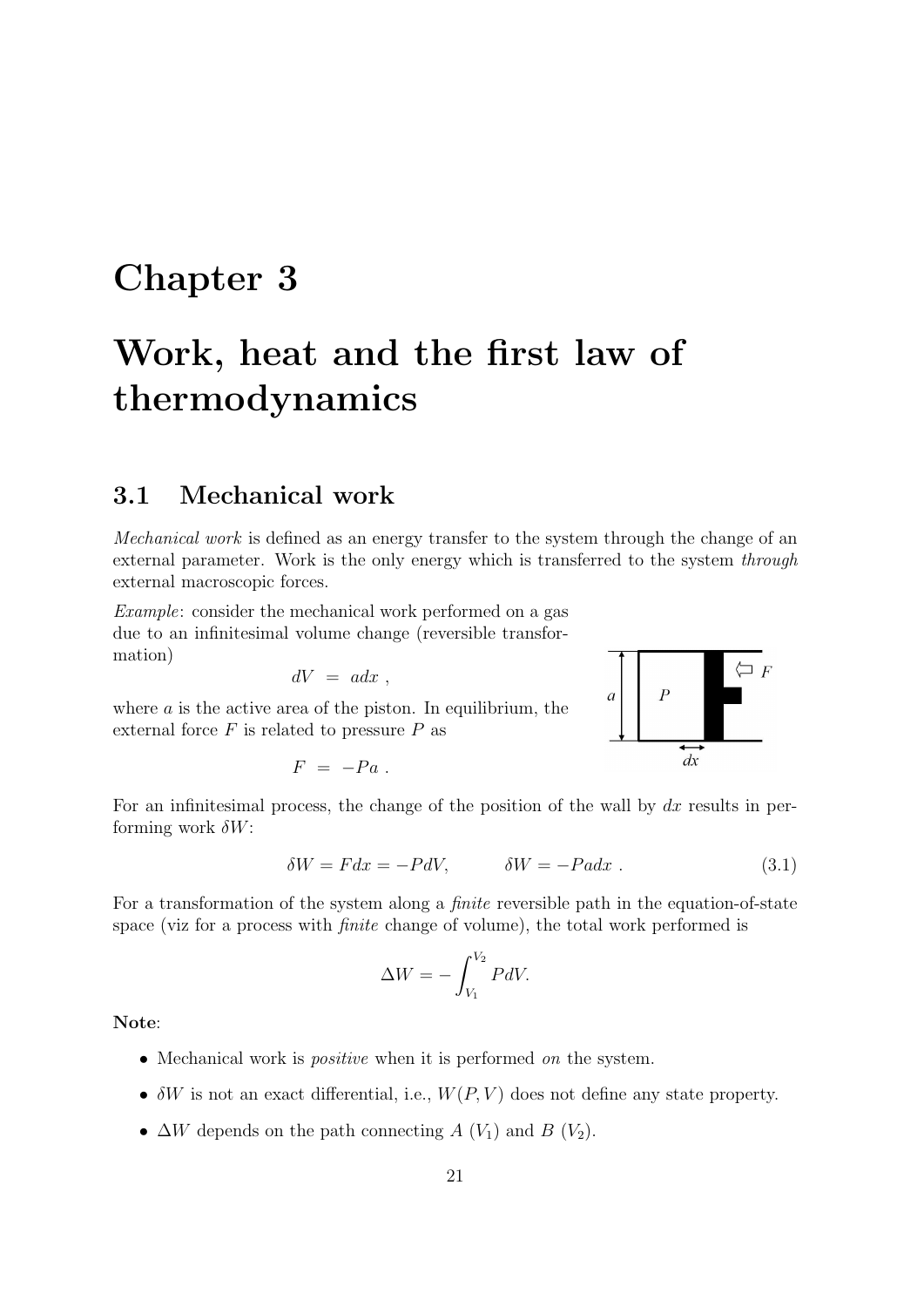Cyclic process. During a cyclic process the path in the equation-of-state space is a closed loop; the work done is along a closed cycle on the equation-of-state surface  $f(P, V, T) = 0$ :

$$
W = -\oint P dV.
$$



## 3.2 Heat

Energy is transferred in a system in the from of heat when no mechanical work is exerted, viz when  $\delta W = -P dV$  vanishes. Compare (3.1). Other forms of energy (magnetic, electric, gravitational, ...) are also considered to be constant.

Heat transfer is a thermodynamic process representing the transfer of energy in the form of thermal agitation of the constituent particles. In practice one needs heating elements to do the job, f.i. a flame.

As an example of a process where only heat is transferred, we consider two isolated systems with temperatures  $T_A$  and  $T_B$  such that  $T_A > T_B$ . The two systems are brought together without moving the wall between them. Due to the temperature difference, the energy is transferred through the static wall without any change of the systems' volume (no work is done). Under such conditions, the transferred energy from  $A$  to  $B$  is heat.



**Heat capacity.** If a system absorbs an amount of heat  $\Delta Q$ , its temperature rises pro*portionally* by an amount  $\Delta T$ :

$$
\Delta Q = C \Delta T \quad . \tag{3.2}
$$

The proportionality constant C is the heat capacity of the substance (Wärmekapazität). It is an extensive quantity.

Specific heat. The *intensive heat capacity c* may take various forms:

per particle :  $C/N$ per mole :  $C/n$ per unit volume :  $C/V$ 

The unit of heat is *calorie* or, equivalently, *Joule* 

 $1 \text{ cal } \equiv 4.184 \text{ J}.$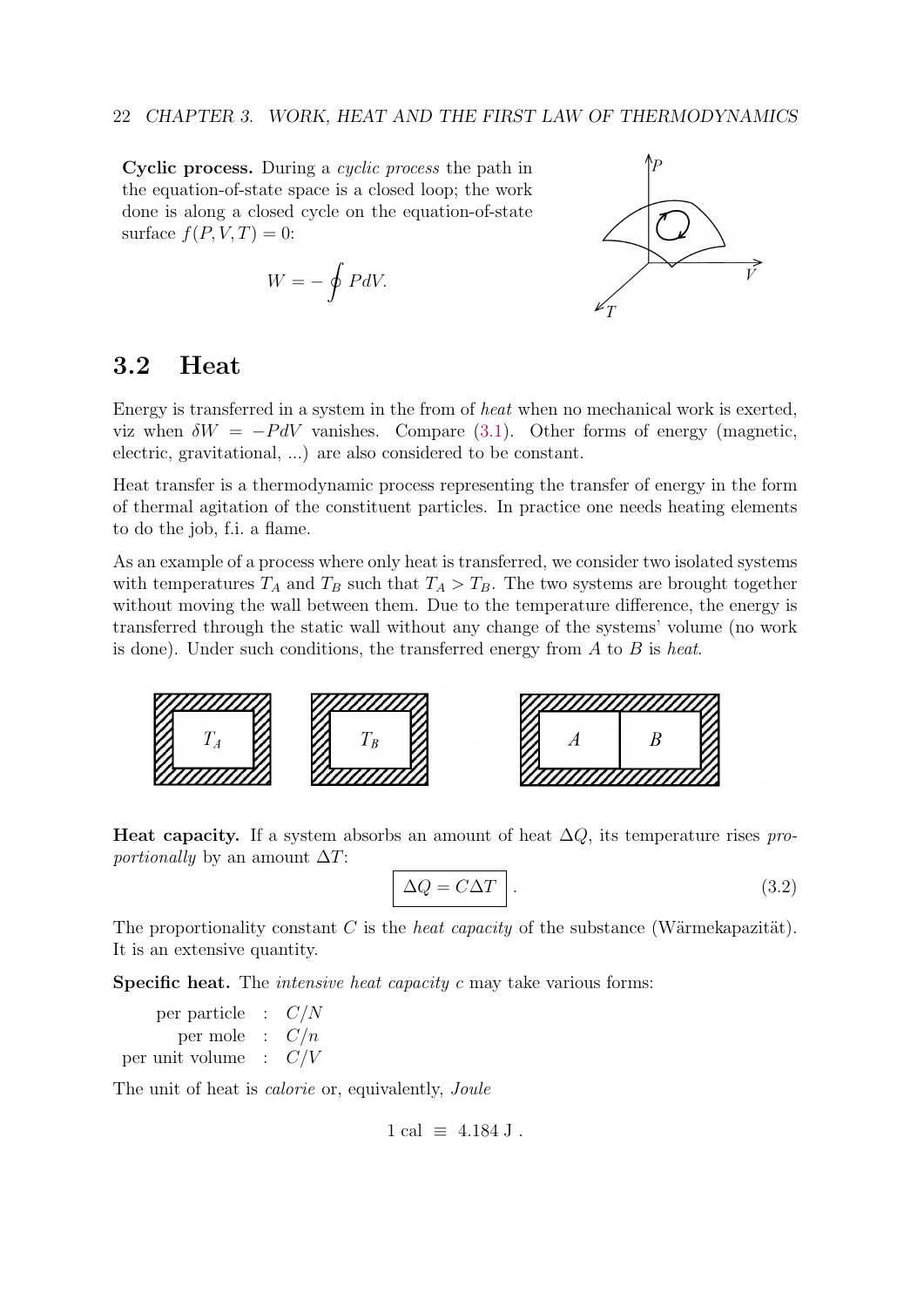Thermodynamic processes. Heat may be absorbed by a body retaining one of its defining variables constant. The various possible processes are:

|  | isothermal : $T = \text{const.}$                    |
|--|-----------------------------------------------------|
|  | isobaric : $P = \text{const.}$                      |
|  | isochoric : $V = \text{const.}$                     |
|  | adiabatic : $\Delta Q = 0$ (no heat is transferred) |

A corresponding subscript is used to distinguish the various types of paths. For example,

 $C_V$  – for the heat capacity at constant volume,

 $C_P$  – for the heat capacity at constant pressure.

Thermodynamic response coefficients. Examples of other thermodynamic coefficients measuring the linear response of the system to an external source are

compressibility : 
$$
\kappa = -\frac{1}{V} \frac{\Delta V}{\Delta P}
$$
  
the coefficient of thermal expansion :  $\alpha = \frac{1}{V} \frac{\Delta V}{\Delta T}$ .  
Using equation. We remind that the convention is that

Sign convention. We remind that the convention is that

 $\delta Q > 0$ 

when heat is transferred to the system

 $\delta W > 0$ 

when work is done *on* the system, with  $\delta W = -P dV$ .

# 3.3 Exact differentials

A function  $f = f(x, y)$  of two variables has the differential

$$
df = A dx + B dy, \qquad A = \frac{\partial f}{\partial x}, \qquad B = \frac{\partial f}{\partial y}.
$$

Reversely one says that  $Adx + Bdy$  is an exact differential if

$$
\left| \frac{\partial A}{\partial y} = \frac{\partial B}{\partial x} \right|, \qquad \frac{\partial^2 f}{\partial x \partial y} = \frac{\partial^2 f}{\partial y \partial x}.
$$

An example from classical example is the potential energy  $\Phi(x, y)$ . For all exact differentials  $d\Phi$  the path of integration is irrelevant,

$$
\Phi(x_2, y_2) = \Phi(x_1, y_1) + \int_{(x_1, y_1)}^{(x_2, y_2)} d\Phi.
$$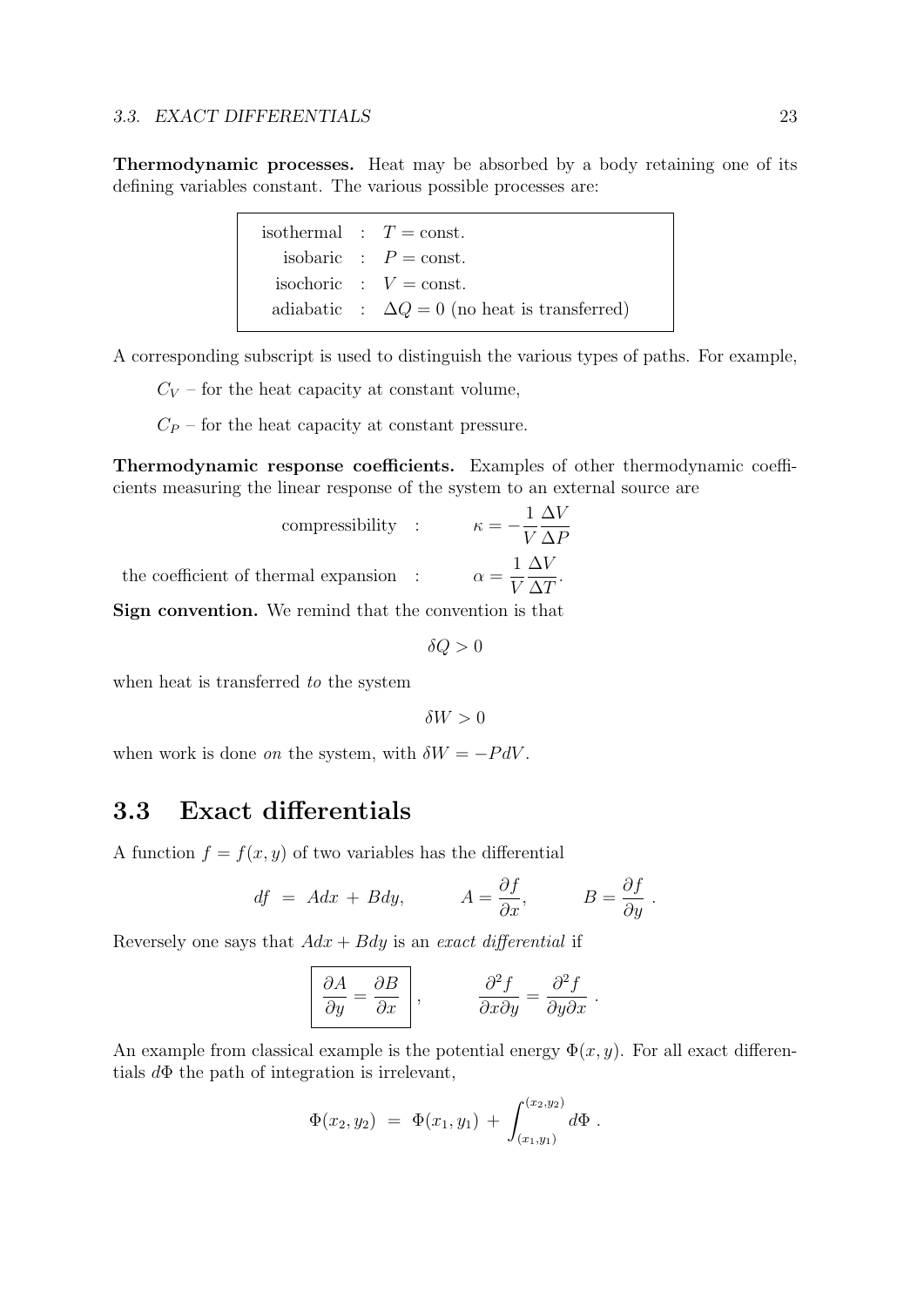#### 24 CHAPTER 3. WORK, HEAT AND THE FIRST LAW OF THERMODYNAMICS

Any path connecting  $(x_1, y_1)$  to  $(x_2, y_2)$  results in the same  $\Phi(x_2, y_2)$ .

Stirling cycle. Heat and work are both –not– exact differentials. This is an experimental fact which can be illustrated by any reversible cyclic process. As an example we consider here the *Stirling cycle*, which consist of four sub-processes.

- (1) Isothermal expansion. The heat  $Q_1$  delivered to the gas makes it expand at constant temperature.
- (2) Isochoric cooling. The volume of the piston is kept constant while the gas cools down. The transferred heat and work are  $Q_2$  and  $W_2$ .
- (3) Isothermal compression. The heat  $Q_3$  removed makes the gas contract at constant temperature.
- (4) Isochoric heating. The volume of the piston is kept constant while is heated up. The transferred heat and work are  $Q_4$  and  $W_4$ .



The experimental fact that the Stirling cycle can be used either as an engine  $(W_2 + W_4 <$ 0), or as an heat pump  $(W_2 + W_4 > 0)$ , proves that work and heat cannot be exact differentials, viz that

$$
\oint \delta Q \; \neq \; 0 \; .
$$

# 3.4 First law of thermodynamics – internal energy

The first law of thermodynamics expresses that energy is conserved, when all forms of energy, including heat, are taken into account.

Definition 1. For a closed thermodynamic system, there exists a *function of state*, the *internal energy U*, whose change  $\Delta U$  in any thermodynamic transformation is given by

$$
\Delta U = \Delta Q + \Delta W + \dots \,, \tag{3.3}
$$

where  $\Delta Q$  is heat transferred to the system and  $\Delta W$  is mechanical work performed on the system. If present, other forms of energy transfer processes need to taken into account on the RHS of (3.3).

 $\Delta U$  is independent of the path of transformation, although  $\Delta Q$  and  $\Delta W$  are pathdependent. Correspondingly, in a reversible infinitesimal transformation, the infinitesimal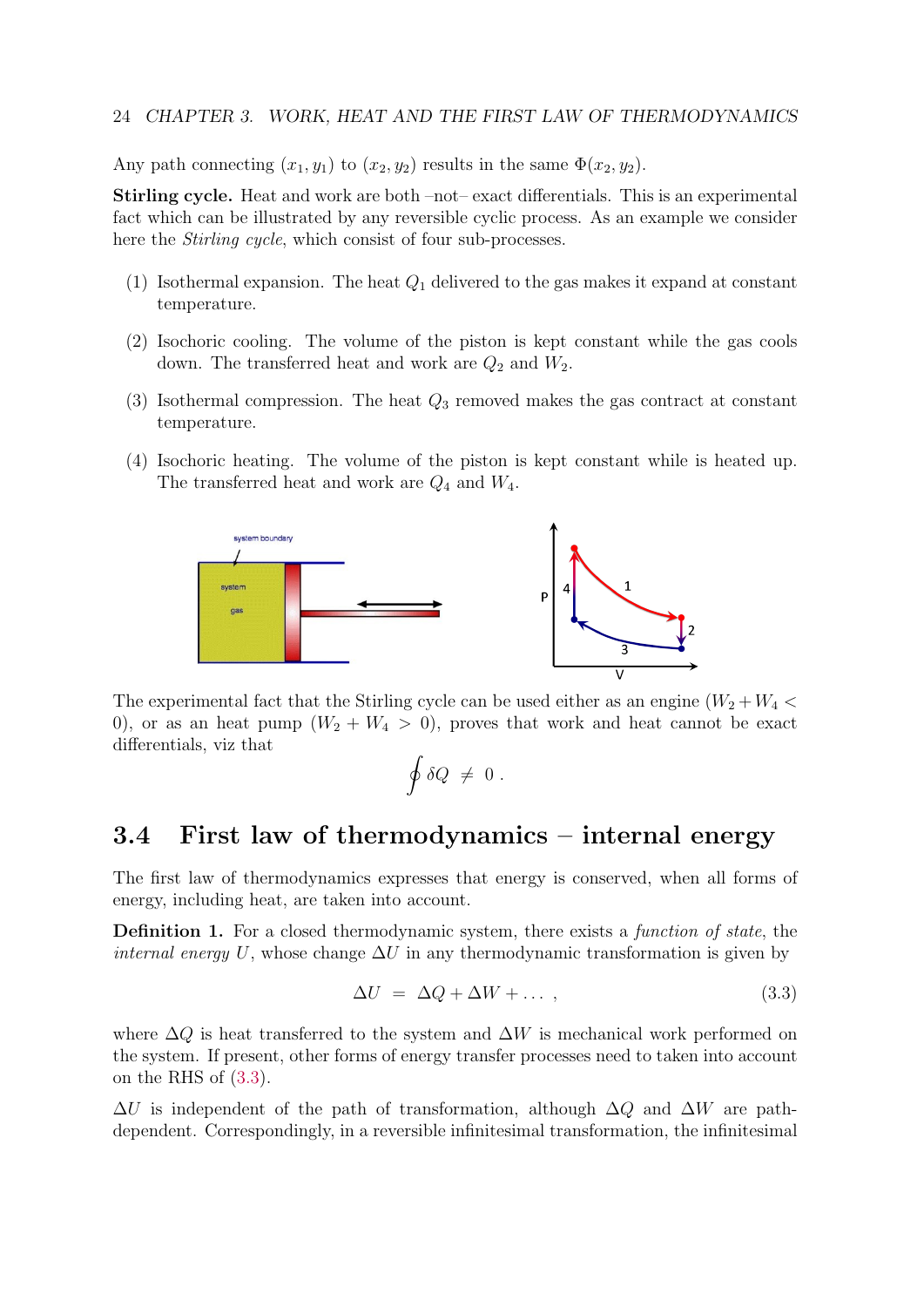$\delta Q$  and  $\delta W$  are not exact differentials (in the sense that they do not represent the changes of definite functions of state), but

$$
dU = \delta Q + \delta W \,, \qquad dU = C_V dT - P dV \tag{3.4}
$$

is an exact differential. For the second part of  $(3.4)$  we have used  $(3.2)$  and  $(3.1)$ , namely that  $\delta Q = C_V dT$  (when the volume V is constant) and that  $\delta W = -P dV$ .

Definition 2. Energy *cannot* be created out of nothing in a closed cycle process:

$$
\oint dU = 0 \qquad \Rightarrow \qquad \Delta Q = -\Delta W \; .
$$

**Statistical mechanics.** The iternal energy  $U$  is a key quantity in statistical mechanics, as it is given microscopically by the sum of kinetic and potential energy of the constituent particles of the system

$$
U = E = \frac{1}{2m} \sum_{i=1}^{N} p_i^2 + \sum_{i=1}^{N} \phi(\vec{r}_i) + \frac{1}{2} \sum_{i \neq j}^{N} V(\vec{r}_i - \vec{r}_j) ,
$$

where  $\phi(\vec{r}_i)$  is the external potential and  $V(\vec{r}_i - \vec{r}_j)$  is the potential of the interaction between particles (f.i. the Coulomb interaction potential between charged particles).

### 3.4.1 Internal energy of an ideal gas

We consider N molecules, i.e.  $n = N/N_A$  moles, in a cubic box of side L and volume  $V = L<sup>3</sup>$ . A particle hitting a given wall changes its momentum by

$$
\Delta p_x = 2mv_x, \qquad \Delta t = 2L/v_x
$$

where m is the mass,  $v_x$  the velocity in x-direction and  $\Delta t$ the average time between collisions. The momentum hence changes on the average as

$$
\frac{\Delta p_x}{\Delta t} = \frac{2mv_x}{2L/v_x} = \frac{mv_x^2}{L} = \frac{m\mathbf{v}^2}{3L} = \frac{2}{3L} E_{kin} ,
$$

where  $E_{kin} = m\mathbf{v}^2/2$  is the kinetic energy of the molecule and  $\mathbf{v}^2 = v_x^2 + v_y^2 + v_z^2$ .

**Newton's law.** Newton's law,  $d\mathbf{p}/dt = \mathbf{F}$ , tells us that the total force  $F_{tot}$  on the wall is  $2NE_{kin}/(3L)$ . We then obtain for the pressure

$$
P = \frac{F_{tot}}{L^2} = \frac{2}{3} \frac{N}{L^3} E_{kin}, \qquad E_{kin} = \frac{m}{2} \mathbf{v}^2.
$$

Assuming the ideal gas relation (1.3) we find consequently

$$
P = \frac{N}{V} k_B T = \frac{2}{3} \frac{N}{L^3} E_{kin}, \qquad E_{kin} = \frac{3}{2} k_B T \qquad (3.5)
$$

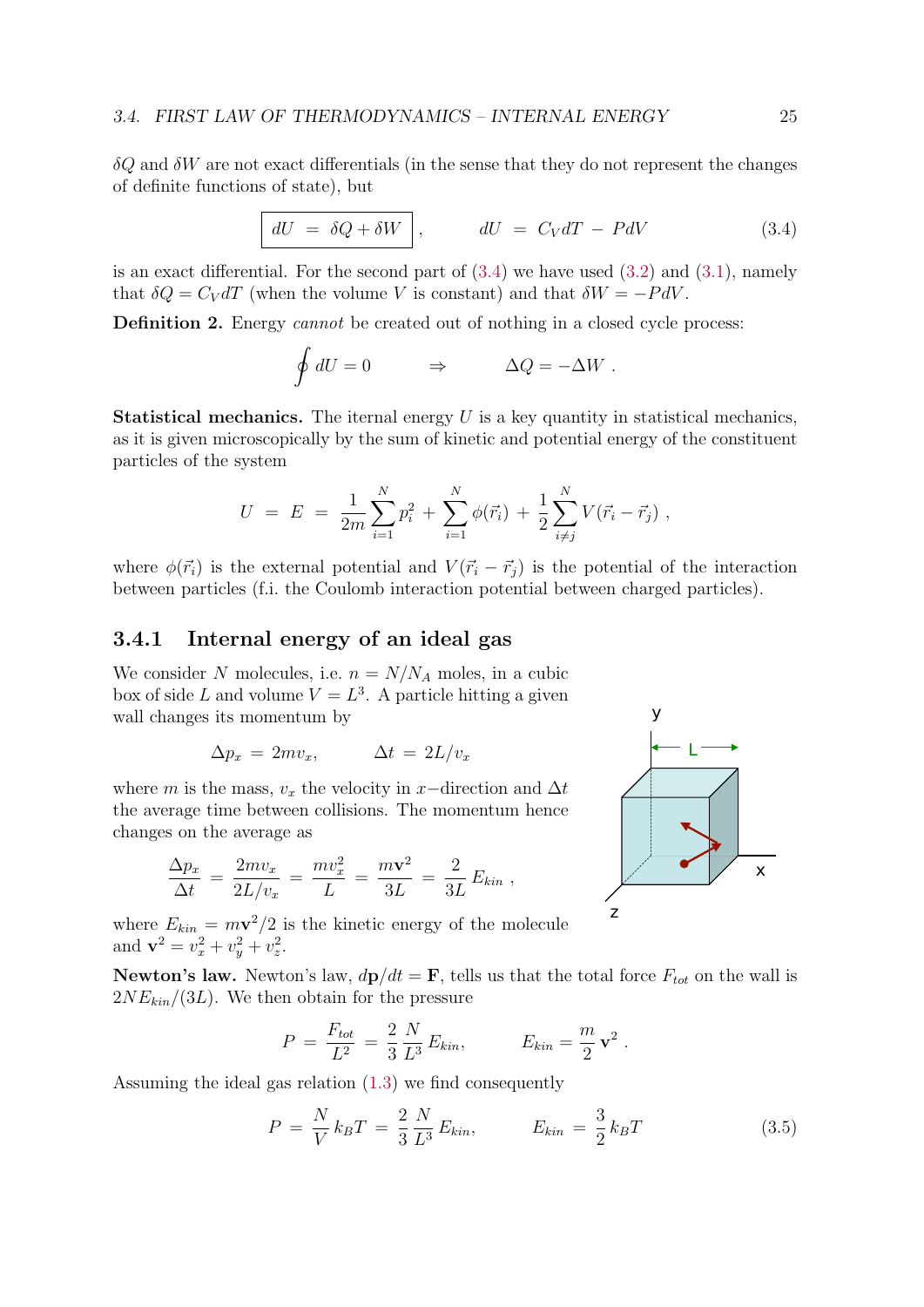for the kinetic energy  $E_{kin}$  of a single molecule. The internal energy is then, with  $\phi(\vec{r}_i)$  =  $V(\vec{r}_i - \vec{r}_j) = 0,$ 

$$
U = \frac{3}{2} N k_B T = \frac{3}{2} nRT = \frac{3}{2} PV \,, \tag{3.6}
$$

where  $R = 8.314 \text{ J/(mol K)}$  is the gas constant.

## 3.5 Energy and heat capacity for various processes

In this section we shall analyze various heat transfer processes and derive the corresponding heat capacities with the help of the first law of thermodynamics.

## 3.5.1 Isochoric process

An isochoric process is a constant volume process. We have hence

$$
dV = 0, \t \delta W = 0, \t \frac{dU|_V = \delta Q|_V}{\delta W} ,
$$
  
and  

$$
\begin{bmatrix}\n\delta Q \\
\delta T\n\end{bmatrix}_V = \left(\frac{dU}{dT}\right)_V = C_V
$$
\n(3.7) contact with a heat bath

for the heat capacity at constant volume  $C_V$ .

Ideal gas. An ideal gas containing  $n$  moles is defined by its equation of state,

$$
\boxed{PV = Nk_BT}, \qquad Nk_B = nR. \qquad (3.8)
$$

Using the internal energy (3.6),

$$
U = \frac{3}{2} N k_B T = \frac{3}{2} nRT, \qquad dU = \frac{3}{2} nR dT,
$$

we obtain

$$
C_V = \frac{3}{2}nR = \frac{3}{2}\frac{PV}{T}
$$
\n
$$
(3.9)
$$

for the heat capacity of the ideal gas at constant volume.

#### 3.5.2 Isobaric process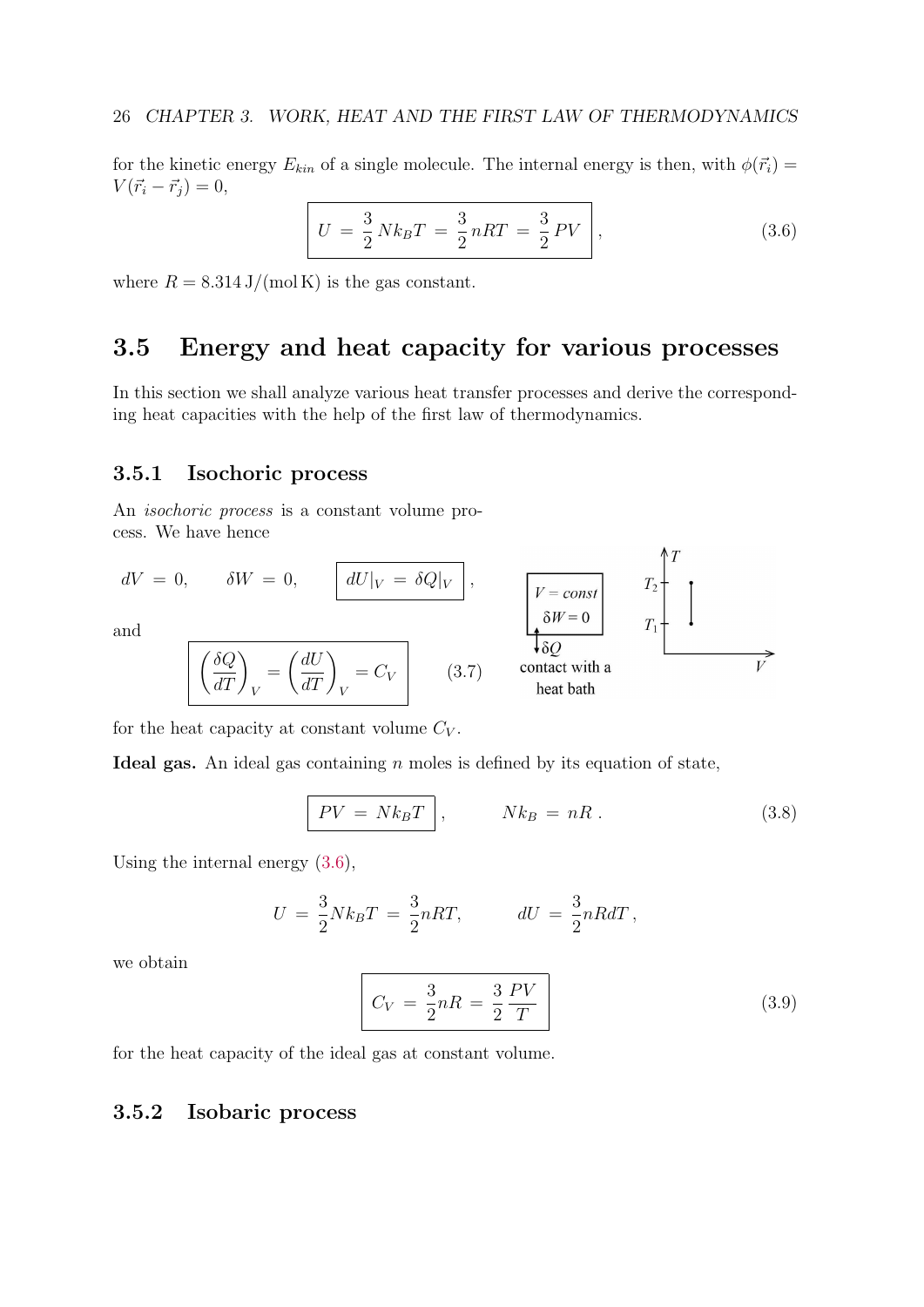An isobaric process is a constant pressure process. In order to evaluate  $C_P$  we consider

$$
\delta Q|_P = dU|_P + PdV|_P,
$$

which, under an infinitesimal increment of temperature, is written as

$$
\delta Q|_{P} = \left(\frac{\partial U}{\partial T}\right)_{P} dT + P\left(\frac{\partial V}{\partial T}\right)_{P} dT
$$

$$
\equiv C_{P} dT.
$$

The specific heat at constant pressure,

$$
C_P = \left(\frac{\partial U}{\partial T}\right)_P + P\left(\frac{\partial V}{\partial T}\right)_P,
$$
\n(3.10)

reduces then for an ideal gas, for which  $U = 3nRT/2$  and  $PV = nRT$ , to

$$
C_P = \frac{3}{2}nR + nR = \frac{5}{2}nR = C_V + Nk_B
$$
 (3.11)

Mayer's relation between  $C_P$  and  $C_V$ . In order to evaluate the partial derivative  $(\partial U/\partial T)_P$  entering the definition (3.10) of the specific heat at constant pressure we note that the equation of state  $f(P, V, T) = 0$  determines the interrelation between P, V and T. A constant pressure  $P$  defines hence a functional dependence between  $V$  and  $T$ . We therefore have

$$
\left(\frac{\partial U}{\partial T}\right)_P = \underbrace{\left(\frac{\partial U}{\partial T}\right)_V}_{= C_V} \underbrace{\left(\frac{\partial T}{\partial T}\right)_P}_{= 1} + \left(\frac{\partial U}{\partial V}\right)_T \left(\frac{\partial V}{\partial T}\right)_P
$$

and hence with

$$
C_P = C_V + \left[ P + \left( \frac{\partial U}{\partial V} \right)_T \right] \left( \frac{\partial V}{\partial T} \right)_P \tag{3.12}
$$

the Mayer relation. In Sect. 4.5 we will connect the partial derivatives entering (3.12) with measurable quantities.

## 3.5.3 Isothermal processes for the ideal gas

An isothermal process takes place at constant temperature. The work performed

$$
\Delta W = -\int_{V_1}^{V_2} dVP
$$



$$
\begin{array}{c|c}\nM & & & & T_2 \\
\hline\n0 & 0 & 0 \\
0 & 0 & 0 \\
\hline\na & 0 & 0 \\
\hline\nP_0 = Mg/a\n\end{array}
$$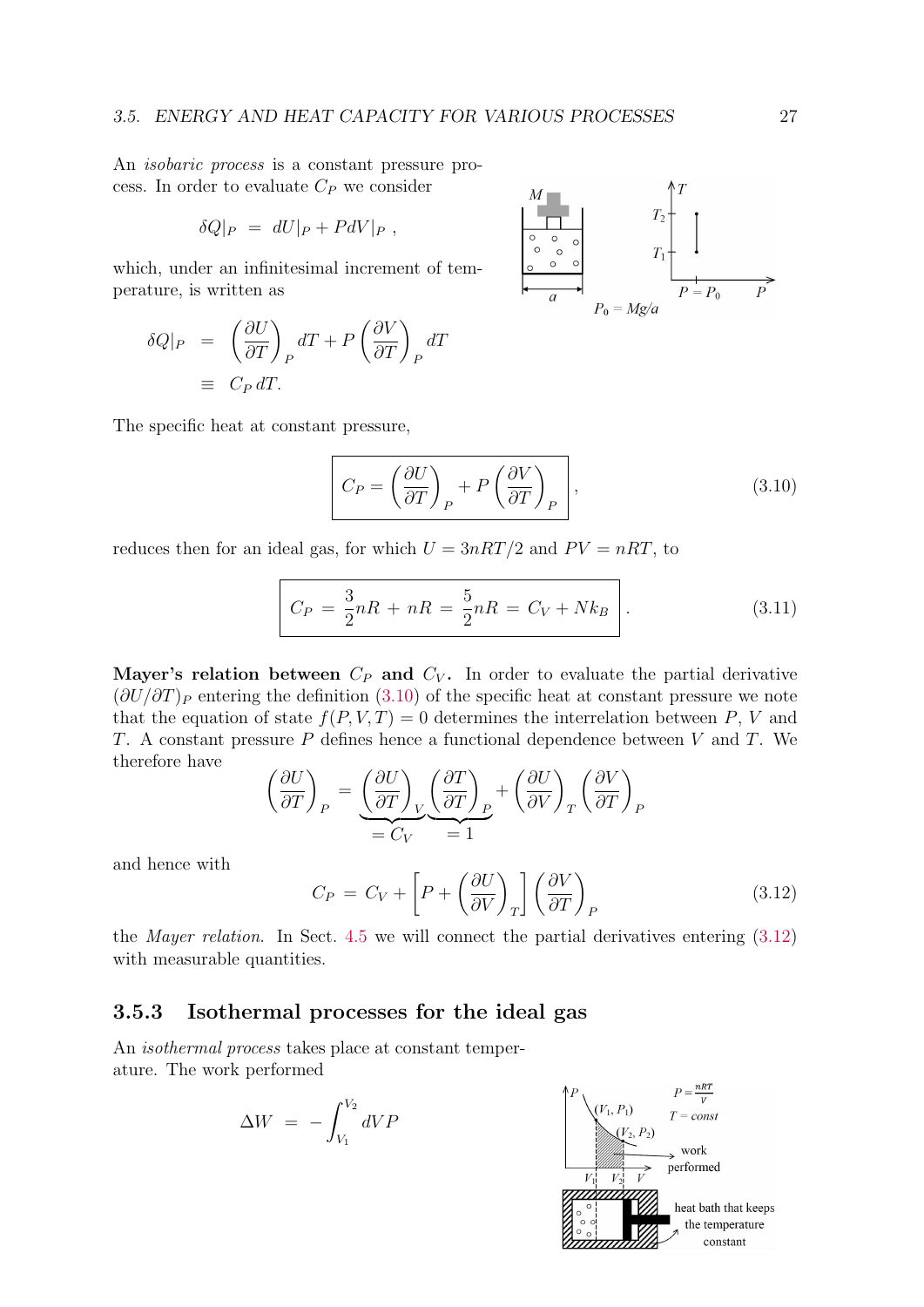is hence given by the area below  $P = P(T, V)|_T$ . Using the equation-of-state relation  $PV = nRT$  of the ideal gas we obtain

$$
\Delta W = -nRT \int_{V_1}^{V_2} \frac{dV}{V} = -nRT \ln \frac{V_2}{V_1}
$$
  
= -\Delta Q,

where the last relation follow from the first law,  $\Delta U = \Delta Q + \Delta W$ , and from the fact that the internal energy  $U = 3nRT/2$  of the ideal gas remains constant during the isothermal process.  $\Delta W > 0$  for  $V_1 > V_2$ , viz when the gas is compressed.

Note. Heat cannot be transformed in work forever, as we will discuss in the next chapter.

## 3.5.4 Free expansion of an ideal gas

A classical experiment, as performed first by Joule, consist of allowing a thermally isolated ideal gas to expand freely into an isolated chamber, which had been initially empty. After a new equilibrium state was established, in which the gas fills both compartments, the final temperature of the gas is found to be identical to the initial temperature.



The expansion process is overall isolated. Neither heat nor work is transferred into the system,

 $\Delta W = 0, \qquad \Delta Q = 0, \qquad \Delta U = 0,$ 

and internal energy U stay constant

Ideal gas. The internal energy

$$
U = \frac{3}{2}nRT,
$$

of the ideal gas with a contant number  $n$  of mols depends only on the temperature  $T$ , and not on the volume V. The kinetic energy  $E_{kin} = 3k_BT/2$  of the constitutent particles is not contingent on the enclosing volume. We hence have

$$
\left(\frac{\partial T}{\partial V}\right)_U = 0, \qquad T_2 = T_1.
$$

Which means that for the ideal gas the free expansion is an isothermal expansion, in agreement with Joule's findings.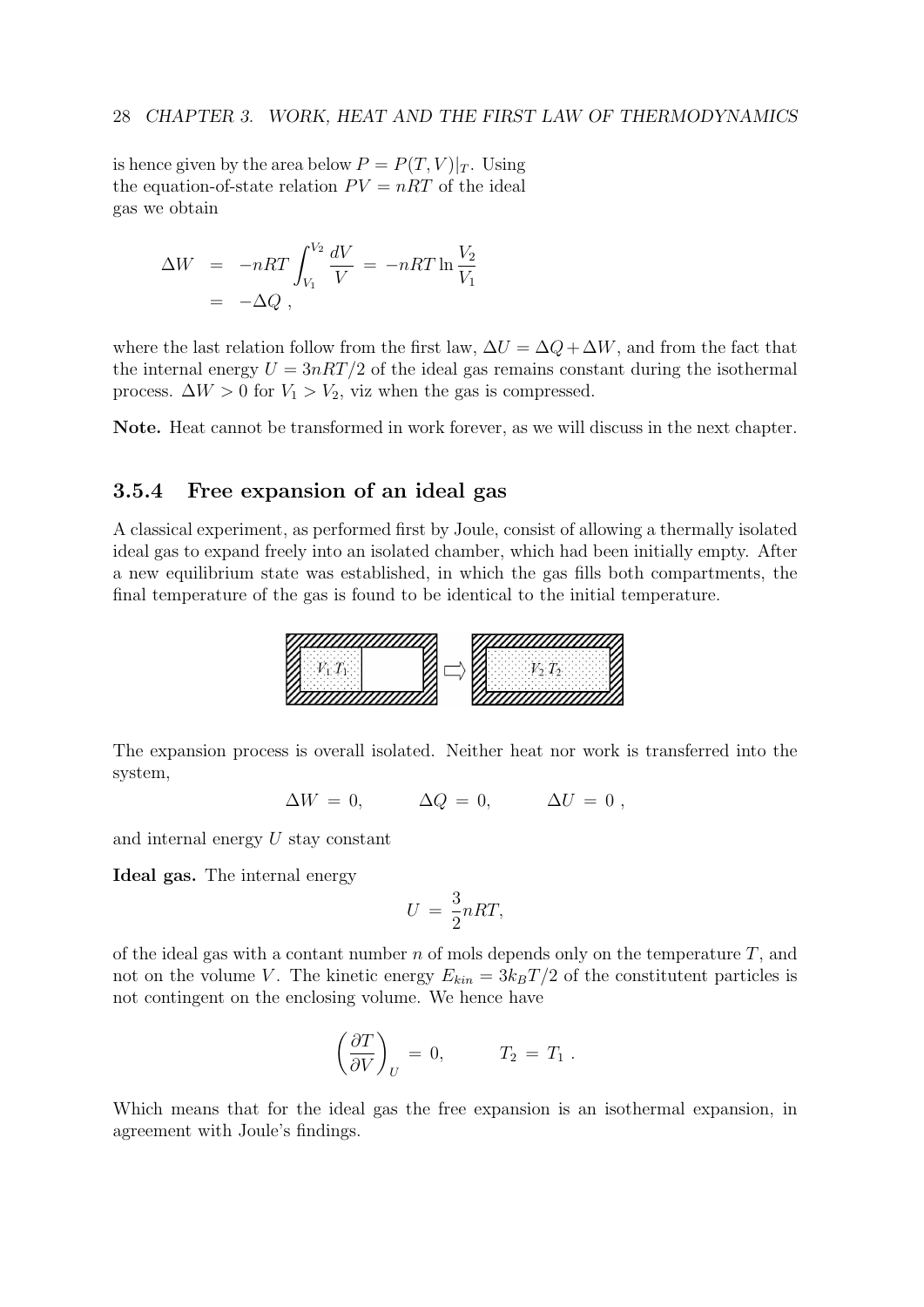### 3.5.5 Adiabatic processes for the ideal gas

An adiabatic process happens without heat transfer:

$$
\delta Q = 0, \qquad dU = -PdV,
$$

where the second relation follows from the first law of thermodynamics,  $dU = \delta Q + \delta W$ . For the ideal gas we have  $PV = nRT$ ,  $U = 3nRT/2 = 3PV/2$  and hence

$$
dU = \frac{3}{2} \Big( P dV + V dP \Big) = -P dV, \qquad \left| \frac{5}{2} \frac{dV}{V} = -\frac{3}{2} \frac{dP}{P} \right|,
$$

which can be solved as

$$
\gamma \log \left( \frac{V}{V_0} \right) = \log \left( \frac{P_0}{P} \right), \qquad \boxed{PV^{\gamma} = \text{const.}}, \qquad \gamma = 5/3.
$$

Using the ideal gas equation of state,  $PV =$ nRT, we may write equivalently

$$
TV^{\gamma-1} = \text{const.} \ .
$$

Since  $\gamma > 1$ , an adiabatic path has a steeper slope than an isotherm in a  $P - V$  diagram.



## 3.6 Enthalpy

The internal energy is a continuous differentiable state function for which the relations

$$
dU = \delta Q - P dV, \qquad \delta Q = C_V dT, \qquad C_V = \left(\frac{\partial U}{\partial T}\right)_V
$$

hold. One can define equivalently with

$$
H \equiv U + PV \quad , \tag{3.13}
$$

a state function  $H$ , denote the *enthalpy*, which obeys

$$
dH = \delta Q + VdP, \qquad \delta Q = C_P dT, \qquad C_P = \left(\frac{\partial H}{\partial T}\right)_P. \qquad (3.14)
$$

Note that  $P$ ,  $V$  and  $T$  determine each others in pairs via the equation-of-state function  $f(P, V, T) = 0.$ 

Derivation. We have

$$
dH = dU + PdV + VdP = \delta Q - PdV + PdV + VdP
$$
  
=  $\delta Q + VdP$ ,

in accordance with and (3.14), and

$$
\left(\frac{\partial H}{\partial T}\right)_P = \left(\frac{\partial (U+PV)}{\partial T}\right)_P = \left(\frac{\partial U}{\partial T}\right)_P + P\left(\frac{\partial V}{\partial T}\right)_P = C_P
$$

in agreement with the definition  $(3.10)$  of the specific heat  $C_P$  at constant pressure.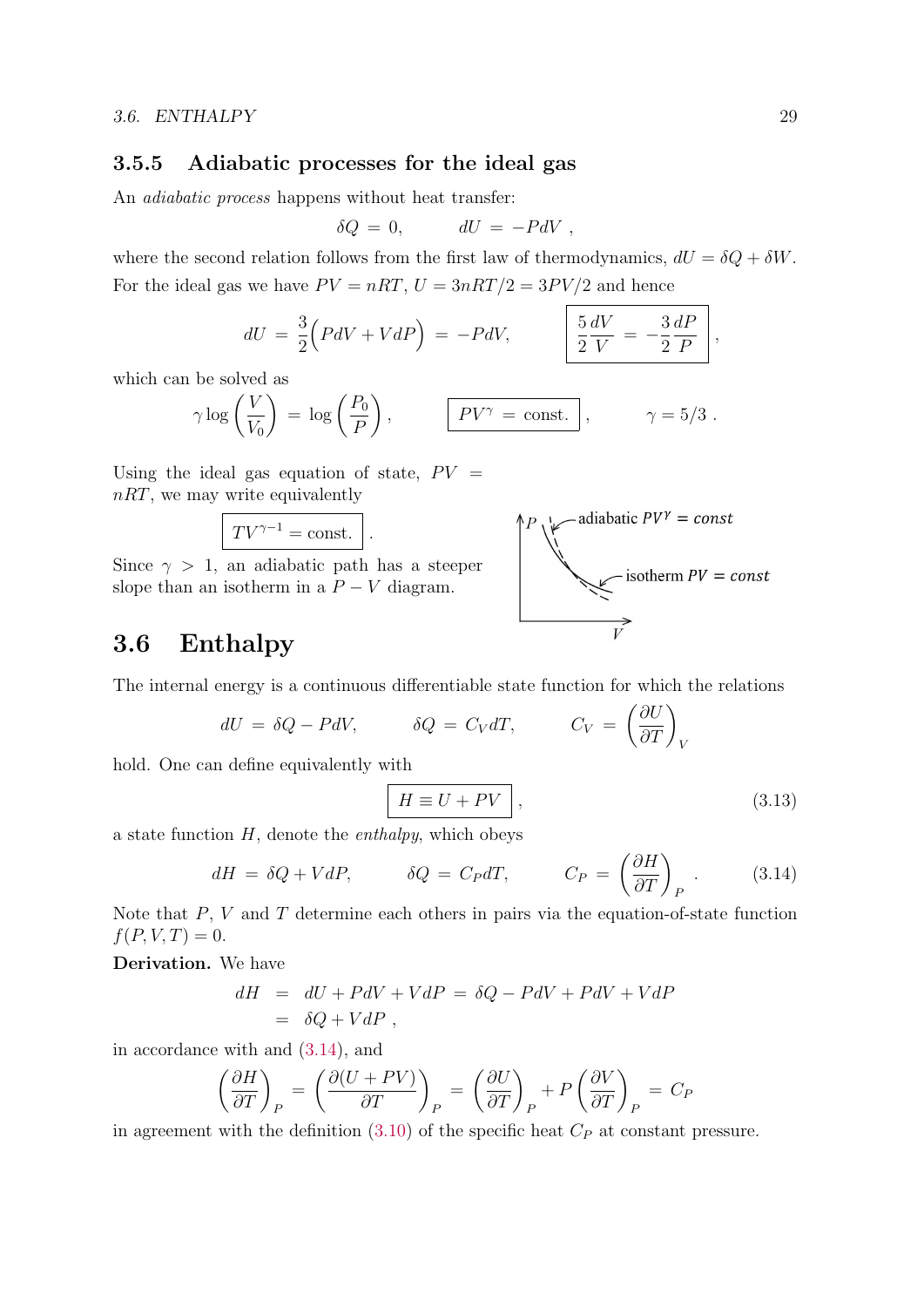# 3.7 Magnetic systems

We now discuss how the concepts developed hitherto for a mono-atomic and non-magnetic gas can be generalized to for which either a magnetization M and/or a magnetic field  $\mathcal{H}$ is present.

- H: magnetic field (intensive, generated by external currents)
- M: magnetization (extensive, produced by ordered local moments)



**Magnetic work.** The magnetic work done on the system is  $\mathcal{H}dM$ , as derived in electrodynamics. The modified first law of thermodynamics then takes the form,

$$
dU = \delta Q + \delta W, \qquad \delta W = \mathcal{H} dM , \qquad (3.15)
$$

when the volume  $V$  is assumed to be constant. All results previously for the  $PVT$  system can be written into  $HMT$  variables when using

$$
\mathcal{H} \leftrightarrow -P, \qquad M \leftrightarrow V.
$$

**Susceptibility.** A magnetic field  $H$  induces in general a magnetization density  $M/V$ , which is given for a paramagnetic substance by Curie's law

$$
\frac{M}{V} = \chi(T) \mathcal{H}, \qquad \chi(t) = \frac{c_0}{T}.
$$

 $\chi = \chi(T)$  is denoted the *magnetic susceptibility*.



Phase transitions. Ferromagnetic systems order spontaneously below the Curie temperature  $T_c$ , becoming such a *permanent magnet* with a finite magnetization  $M$ . The phase transition is washed-out for any finite field  $\mathcal{H} \neq 0$ , which induces a finite magnetization at all temperatures.

#### Hysteresis.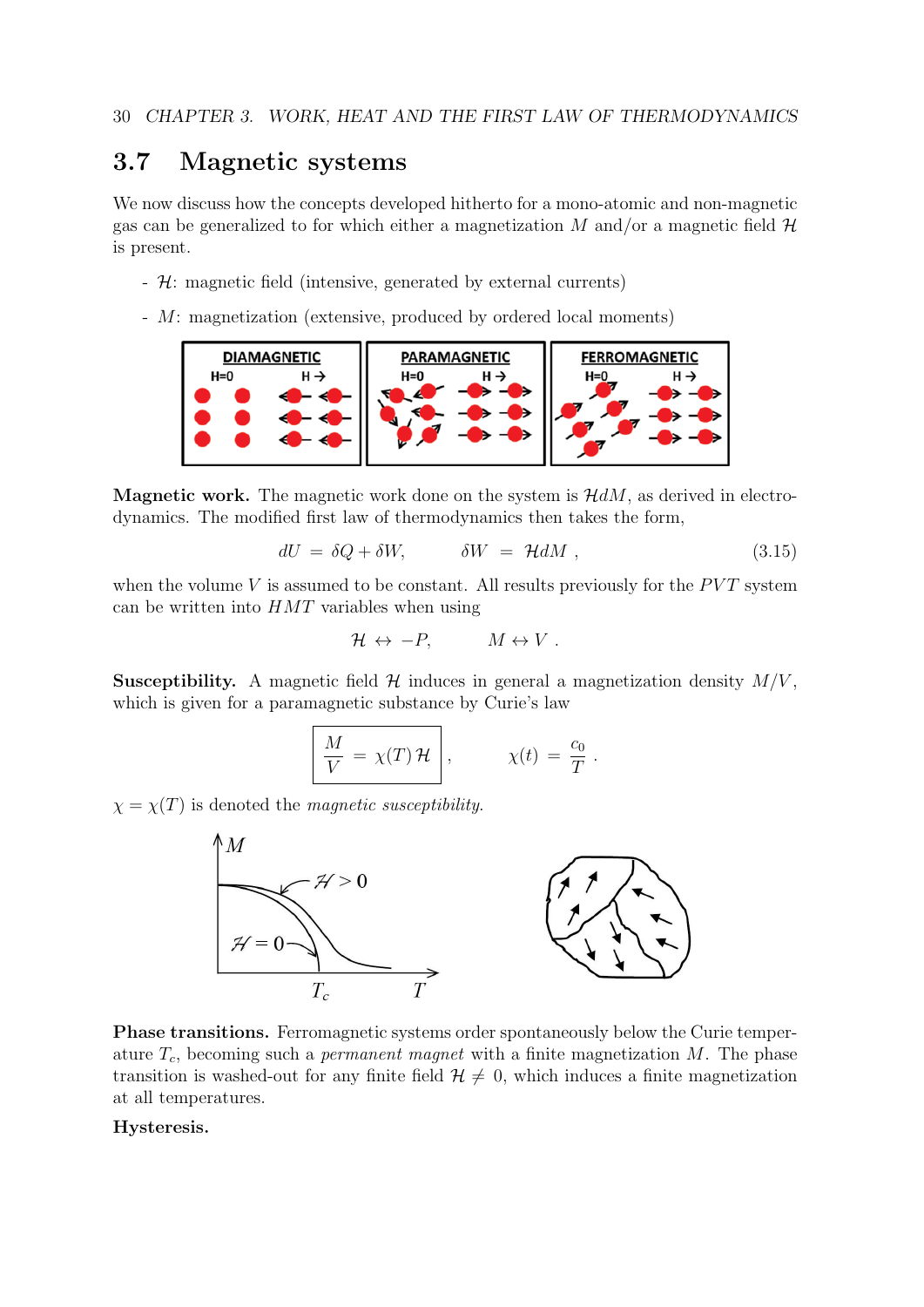## 3.7. MAGNETIC SYSTEMS 31

Impurities and lattice imperfections induce magnetic domains, which are then stabilized by minimizing the magnetic energy of the surface fields. The resulting domain walls may move in response to the change of  $H$ . This is a dissipative process which leads to hysteresis.